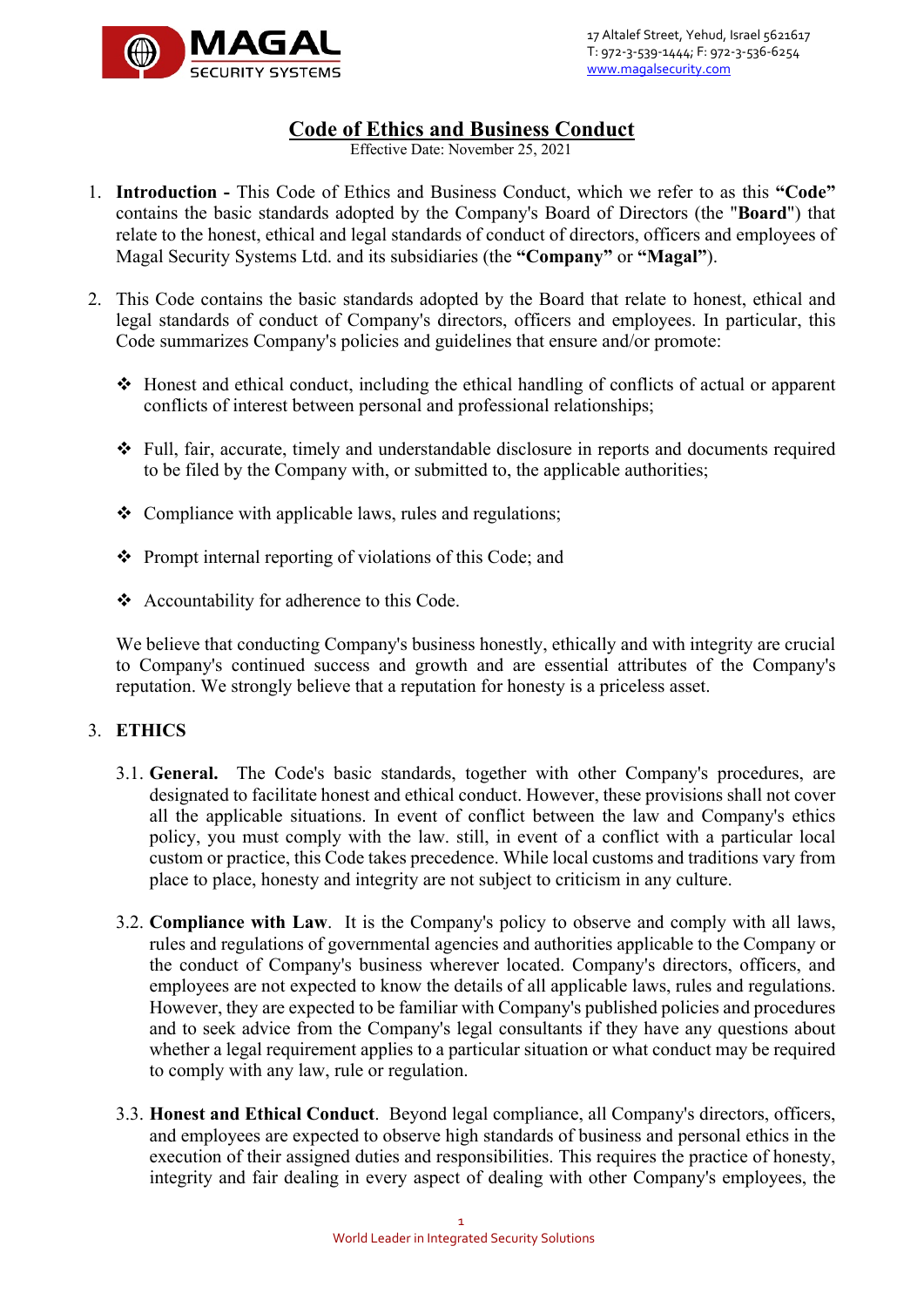

public, the business community, shareholders, customers, suppliers and governmental and regulatory authorities. The Company's directors, officers and employees should not take unfair advantage of anyone through manipulation, concealment, abuse of privileged information, misrepresentation, or any other unfair dealing or practice. Any director, officer, or employee who does not adhere to such standards is acting outside the scope of his or her employment or agency.

- 3.4. **Accounting Controls, Procedures & Records**. Applicable laws and Company's policy require the Company to maintain books and records that accurately, timely and fairly reflect its transactions and the dispositions of its assets.
- 3.5. **Nondiscrimination**. Company's policy prohibits unlawful discrimination against shareholders, directors, officers, employees, customers or suppliers on account of race, color, age, sex, sexual orientation, religion or national origin. All persons will be treated with dignity and respect and they will not be unreasonably interfered with in the conduct of their duties and responsibilities.

#### 4. **CONFIDENTIALITY**

- 4.1. **General**. Company's directors, officers and employees are obliged to protect Company's proprietary information. Such information includes intellectual property such as trade secrets, patents, trademarks and copyrights, as well as business, marketing, financial, human resources, technical and administrative information that has not been properly released to the public domain (the "**Propriety Information**"). Unauthorized use or distribution of Propriety Information violates Company's policy.
- 4.2. **No Disclosure of the Company's Propriety Information.** No director, officer, or employee entrusted with, or otherwise knowledgeable about the Propriety Information, shall disclose such Propriety Information outside the Company, either during or after employment or other service to the Company, without the Company's prior written authorization to do so.
- 4.3. **Limitation on Use of Information Regarding Others.** The Company also works with joint venture partners', suppliers' and customers' proprietary data. The protection of such data is of the highest importance and must be discharged with the greatest care in order to maintain the continued confidence of such persons. The disclosure of Propriety Information owned by third parties to non-directors or non-employees without Company's prior written authorization is prohibited, and in any event such disclosure is permitted only when a needto know basis is established.
- 4.4. **Non-Disclosure Agreements**. This policy applies to all employees without regard to whether or not such employees have signed confidentiality agreements and is not a limitation or modification of such agreements.
- 5. **Conflicts of Interest and Business Opportunities** Company's policy prohibits conflicts between the Company's interests and the personal interests of our directors, officers and employees.
	- 5.1. **Conflict of Interest.** A "**Conflict of Interest**" occurs when (i) one's personal interests interfere or may interfere in any manner, or appear to interfere, with the best interests of the Company (ii) a person takes actions or has interests that interfere with the ability to perform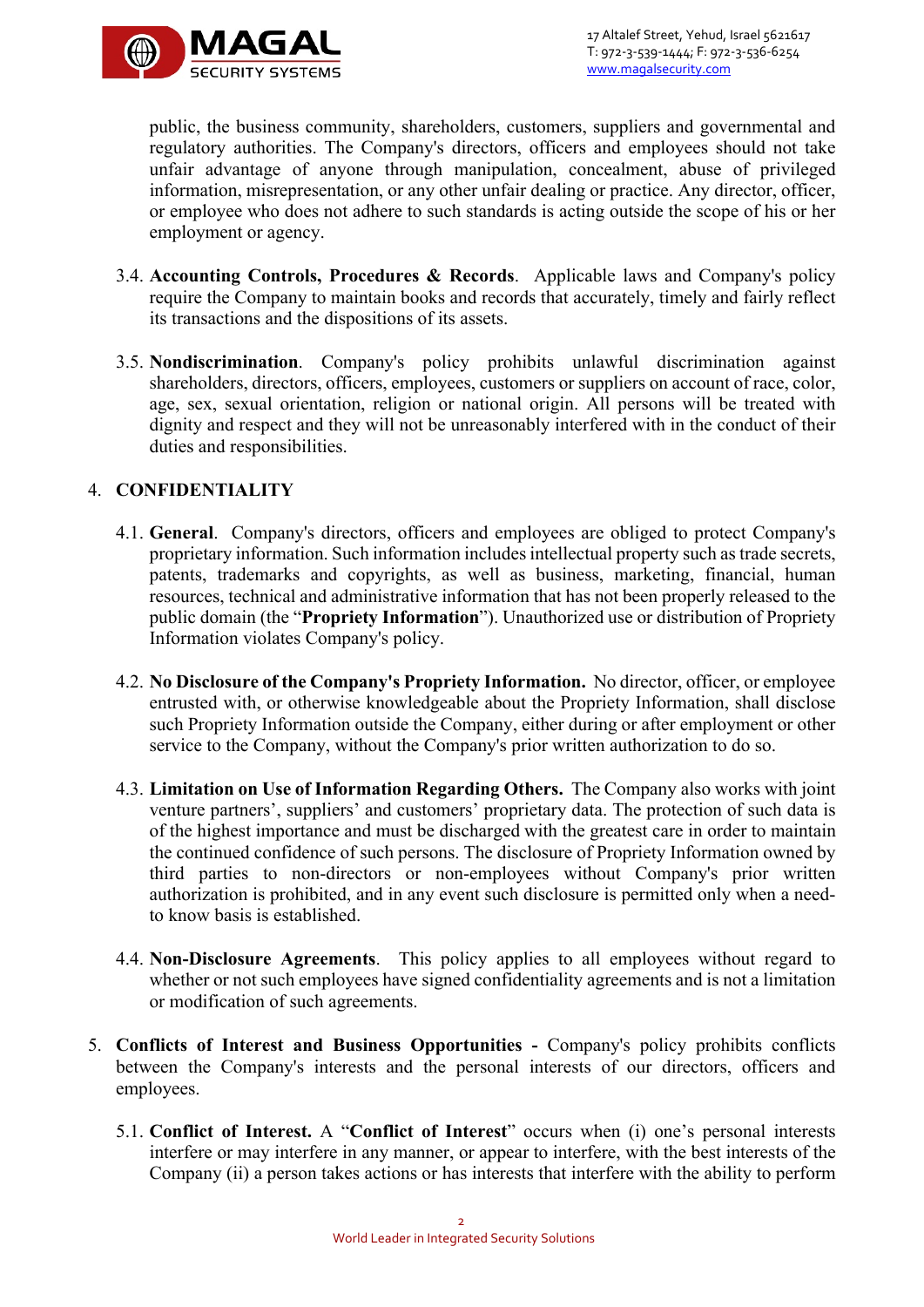

his or her work for the Company objectively and effectively (iii) a director, officer or employee of the Company, or a family member of each one of them or other Affiliates (as defined below) derives a personal benefit as a result of the director, officer or employee position in the Company.

"**Affiliates**" means family members and any entity that is directly or indirectly controlled by any director, officer or employee.

- 5.2. **Corporate Opportunities**.As a director, officer or an employee of the Company you are prohibited from exploiting or usurping for your personal advantage, any opportunities that are discovered during the period of your engagement, through the use of Company's property, information or position, unless all required approvals are obtained. Similarly, you may not compete with the Company. As a director, officer or an employee of the Company you owe a duty of loyalty to the Company that mandates you to advance Company's business and legitimate interests whenever the opportunity to do so arises.
- 5.3. It is against Company's policy to extend or maintain credit, to arrange for the extension of credit, or to renew an extension of credit, directly or indirectly to any Director or Executive Officer of the Company.
- 5.4. **Examples (without limitation)**. A Conflict of Interest may arise when: (i) a person is having a financial interest in another entity and such other entity has a significant business relationship with, or is a direct competitor of, the Company, (ii) personal gifts, entertainment or other benefits are offered or accepted by persons doing business with, or on behalf of, the Company in an unreasonable way or not in the ordinary course of the business relationship. (iii) Hiring decisions that based on personal rather than business considerations or hiring decisions that may cause inappropriate or improper situations such as hiring persons that previously employed by entities which engaged with the Company in its ordinary course of business, including independent auditors, customers and competitors, without the prior review by the Company's General Counsel (the "**General Counsel**") and the Company's Human Resource Manager.
- 5.5. **Reporting**. Any officer, or employee who knows of any transaction or relationship that may reasonably arise a Conflict of Interest, should report it as soon as possible to the Company's Chief Executive Officer (the "**CEO**") and the General Counsel. To the extent that the identity of the reporter is a director or the CEO, such report shall be submitted to the Board instead of to the CEO.
- **6. Prevention of Corruption** The Company strictly prohibits the giving of any bribes or corrupt payments to local or foreign public officials and has a "zero tolerance" policy for any acts of corruption. Thus, the Company has established a detailed anti-corruption compliance program (the "**Compliance Program**") dictating the manner of conduct in various situations that may expose the Company to corruption risks and requires all executives and employees to adhere to its provisions.
- **7. Internal Accounting Controls and Procedures for Financial Reporting** Company's policy is to maintain a system of internal accounting controls to ensure reliability and adequacy of the Company's books and records and proper recording of all transactions including dispositions of assets. The Company has adopted and implemented internal accounting controls, procedures and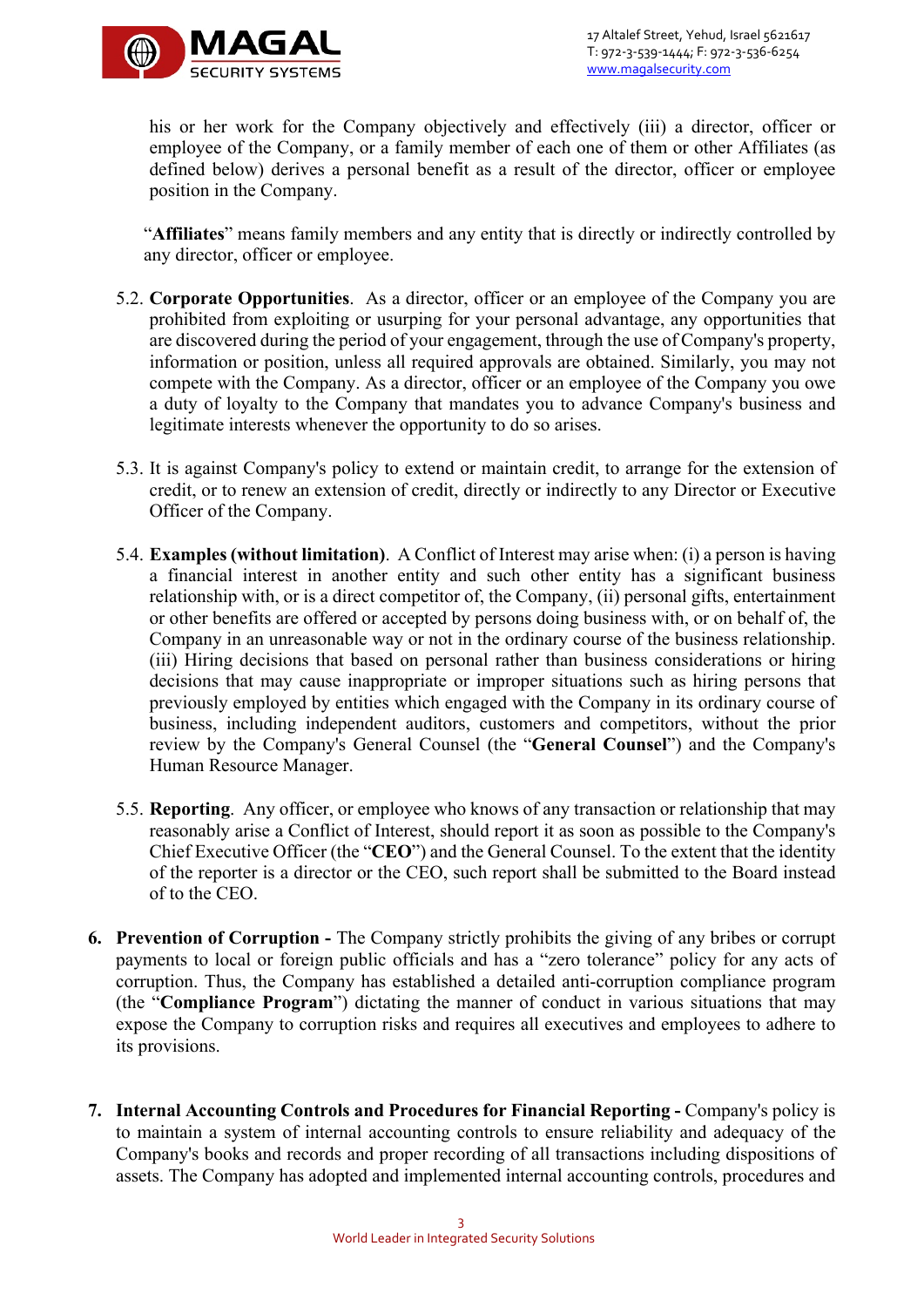

records to ensure, *inter alia*, the flow of information from all levels of the Company to the Company's Chief Financial Officer ("**CFO**") and the CEO. These internal accounting controls, procedures and records are based on the following principles:

- 7.1. **Authorization & Approval**. The transactions that are entered into, and recorded, by the Company in its books and records are those that specifically, properly and formally approved by a designated appointed director, officer or employee. Such approval shall be in accordance with the procedures and policies of the Company. In addition, it is necessary that documentary evidence shall verify the validity of each particular transaction. Any transaction that fulfills these conditions must be recorded in the Company's books and records.
- 7.2. **Accounting**. The Company will record in its books and other records all the transactions that entered into by the Company. In order to ensure reliability and adequacy of Company's books and records, each entry to the books or records will be coded into an account which accurately and fairly reflects the true nature of the transaction.
- 7.3. **Internal Audits.** The Company's internal auditors may examine and evaluate the implementation of the provisions and requirements of this Code with respect to their applicable internal control process. Any director, officer or employee who is familiar with any control failure regarding to this policy shall report it to the CFO and the Board**.**
- 7.4. **Independent Auditors**. Company's books, records, premises and assets shall be available for review and audit by the company's independent auditors, provided that it is for the purpose of the preparation of the Company's financial reports or other disclosure which we are required to submit under any applicable law. In addition, the Company and its directors, officers and employees shall not conceal such information books and records from the independent auditors.
- 7.5. **Compliance**. All directors, officers and employees shall comply at all times with generally accepted accounting principles and the Company's system of internal accounting controls.
- 7.6. **Responsibility.** The CFO is primary responsible for the implementation and the maintenance of the internal accounting controls, procedures and records under the requirements of this Code.

#### 8. **DISCIPLINARY**

- 8.1. **Violations.** Violating this Code is expressly outside the scope of the engagement of any director, officer or employee with the Company and will result in disciplinary measures against any director, officer, or employee who has violated this Code.
- 8.2. **Reporting.** Any director, officer or employee of the Company should promptly report violations of laws, rules, regulations or this Code in accordance with the Whistleblower Process which approved by the Board and attached as **Exhibit A** hereto (the "**Whistleblower Process**"). In addition, the Company's employees are encouraged to talk to supervisors, managers or other appropriate personnel when in doubt about the best course of action in a particular situation.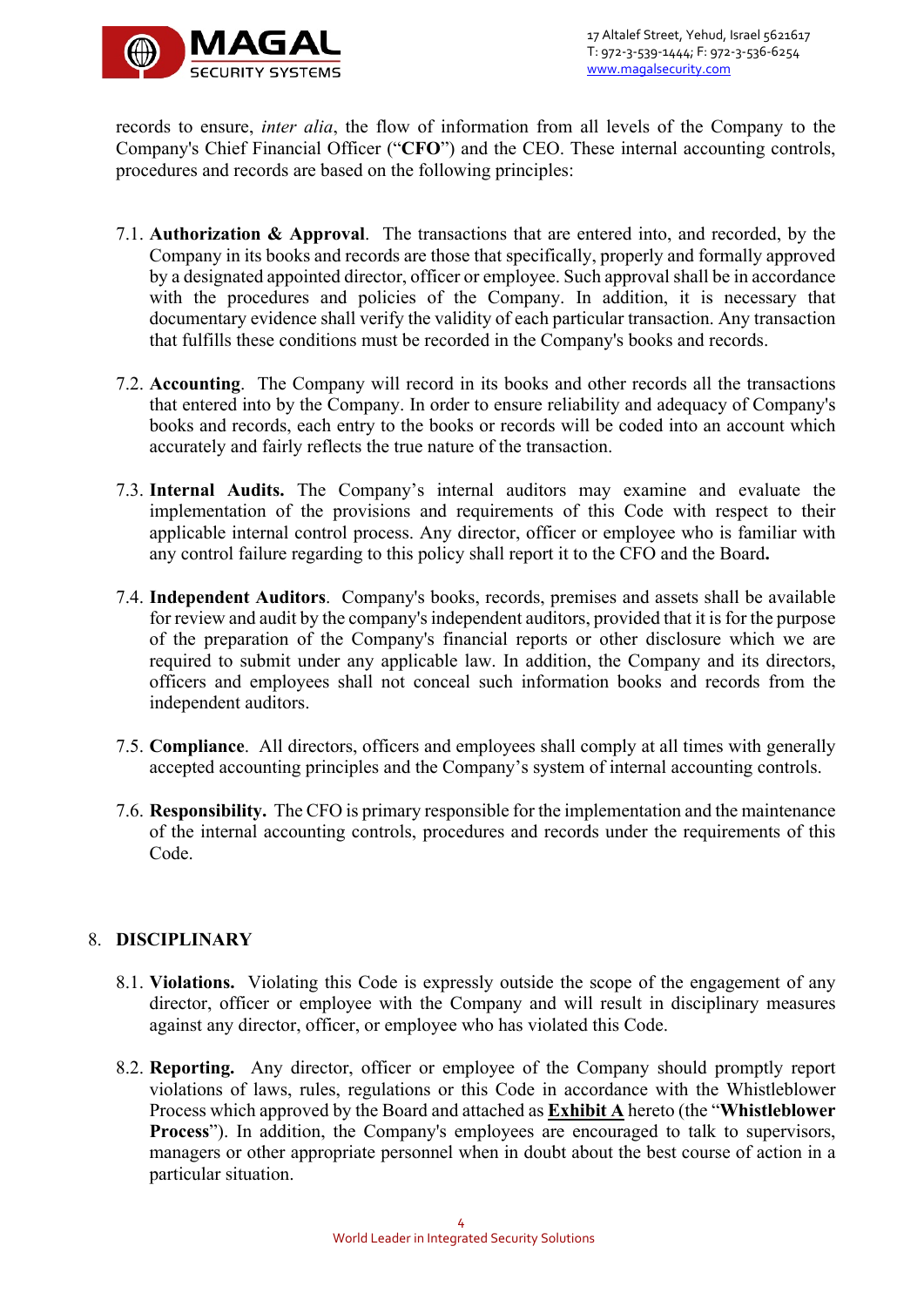

8.3. **Investigation & Protection for Reporters.** All reports of violations of this Code will be promptly investigated in accordance with the Whistleblower Process. Any reporter will be protected from any adverse impact on his or her position and from any other form of retaliation resulting from his or her report provided that such report was done in good faith.

#### 9. **ADOPTION, APPLICATION AND INTERPRETATION OF THE CODE**

- 9.1. **Adoption and Amendment by the Board of Directors.** This Code has been adopted by the Board and may also be found on the company's website: https://magalsecurity.com. This Code may be changed at any time by the Board without prior notice.
- 9.2. **Waiver**. Waivers of the provisions of this Code may be granted or withheld from time to time by the Board subject to the approval by the General Counsel and the CEO.
- 9.3. **Interpretation of the Code**. This Code was developed and is intended to be applied in good faith with reasonable business judgment. Unless the context otherwise requires: (i) a term has the meaning assigned to it by this Code; (ii) including means "including but not limited to"; (iii) "or" is disjunctive but not exclusive; (iv) words in the singular include the plural, and in the plural include the singular; and (v) each of the masculine, feminine and neuter genders include the other genders. Final authority with respect to the interpretation of this Code rests with the Board and shall be final and binding.
- 9.4. **No Limitation on Other Obligations**. Nothing contained in this Code is intended, or should be construed as, in any way limiting or reducing other obligations that any director, officer and employee may have to the Company or other persons or entities, including, but not limited to pursuant to the applicable law, employment agreement or otherwise.
- 10. **No Third-Party Rights**. This Code is intended to govern the relationship between the Company and its directors, officers and employees and shall not confer any rights or remedies upon any person or entity other than the Company and its directors, officers and employees.

### **THIS CODE IS ONLY A GENERAL GUIDELINE. THIS CODE IS INTENDED AS A STATEMENT OF BASIC PRINCIPLES AND STANDARDS AND DOES NOT INCLUDE SPECIFIC RULES THAT APPLY TO EVERY SITUATION.**

**THIS CODE ALSO SHOULD BE VIEWED WITHIN THE FRAMEWORK OF COMPANY'S OTHER POLICIES, PRACTICES, INSTRUCTIONS AND THE REQUIREMENTS OF THE LAW. IN ADDITION, THE ABSENCE OF A SPECIFIC CORPORATE POLICY, PRACTICE OR INSTRUCTION COVERING A PARTICULAR SITUATION DOES NOT RELIEVE YOU OF THE RESPONSIBILITY FOR ACTING ETHICALLY UNDER THE CIRCUMSTANCES.**